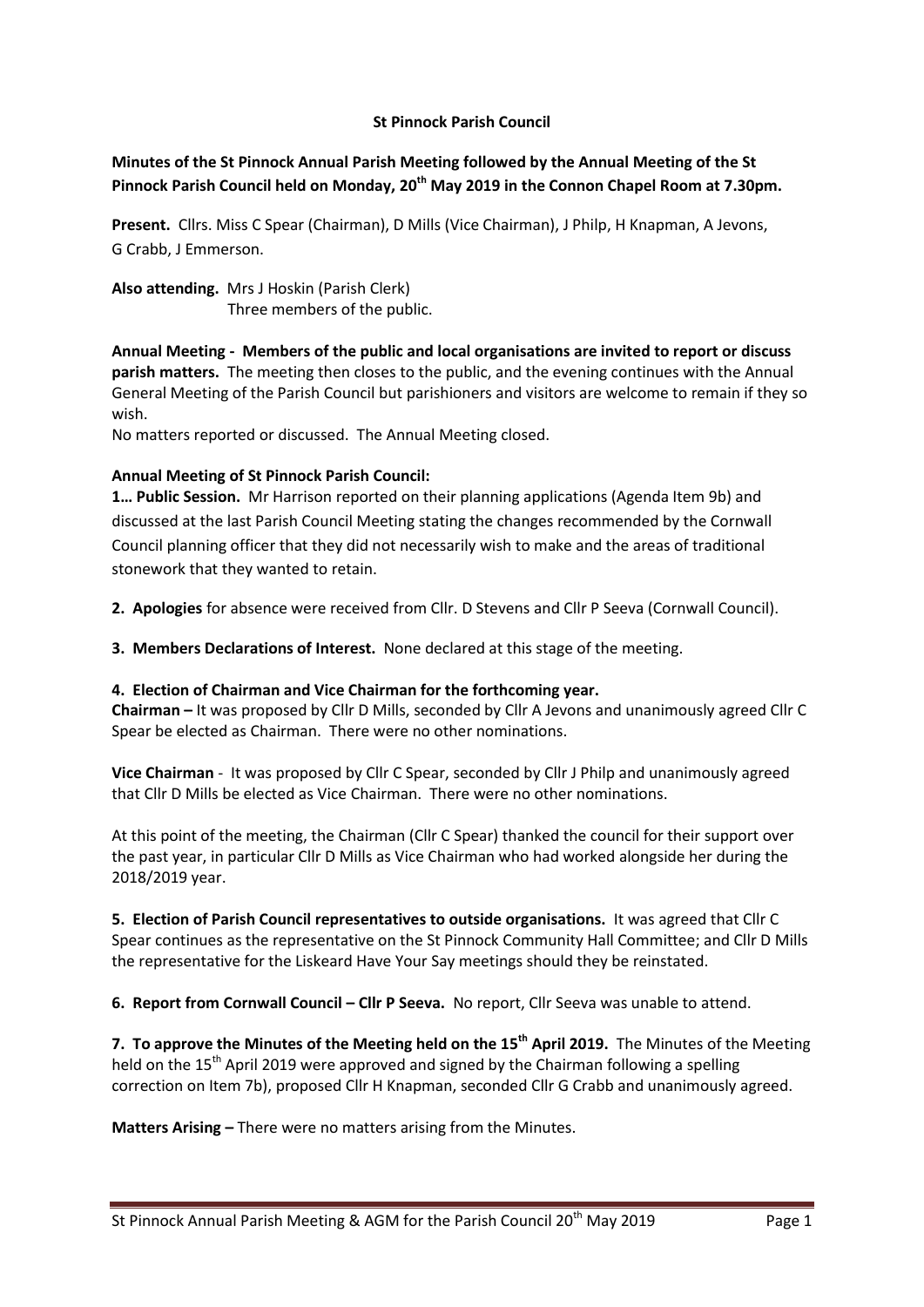## **8. Accounts / Financial Matters.**

**a) To approve the payment of accounts as presented.** Having discussed the role of the Cornwall Association of Local Councils, the benefits and the cost of the annual membership it was proposed by Cllr D Mills, seconded by Cllr A Jevons and unanimously agreed to withdraw from this organisation with the option that the Parish Council could re-join at any time in the future, if needed.

The Council approved the payment of the accounts, as presented. Proposed Cllr G Crabb, seconded Cllr H Knapman and unanimously agreed.

| Ch 876/877 | / HMRC – clerks payment<br>J Hoskin / | 146.78     |
|------------|---------------------------------------|------------|
| Ch 878     | Playsafety Ltd                        | 79.80<br>- |

**b) Change to bank mandate – update from Clerk.** The mandate was to be completed and returned to the bank.

**9. Planning Applications.** There were no new applications for consideration at this meeting.

**a)** To revisit the following application and receive feedback from the site visit on the 16<sup>th</sup> May 2019. **PA19/01517 Ms Annette Wilshaw, SUEZ Recycling and Recovery UK, Connon Bridge, East Taphouse – Proposed further development of the existing operational Connon Bridge Landfill waste management facility with variation of conditions Nos.** 

**2,3,4,10,11,13,15,23,31,32,33,35,36,37,38 and 40 of PA12/06980 seeking revised (reduced level) contours and revised restoration strategy including drainage /planting/public access/restoration hours matters.**

The Parish Council resolved to support this application at the last meeting on the 15<sup>th</sup> April 2019. Cllr D Mills asked Councillors to consider some comments (as circulated) on this application and proposed they be submitted. This was seconded by Cllr C Spear and received two votes. Cllr H Knapman proposed that no additional comments be submitted and the response is left the same as agreed at the meeting on the  $15<sup>th</sup>$  April. This was seconded by Cllr G Crabb and agreed by the majority of three (motion carried). Cllrs. J Emmerson and Mrs J Philp abstained. Cllr D Mills was disappointed with the Councils decision stating the footpath may not be constructed. Cllr Mrs J Philp was disappointed in everything, feeling that the application could be so much better.

**b) Planning Matters – to address the following applications having received information from the applicant and agree to ask Cllr P Seeva (Cornwall Council) to call these applications to the CC Planning Committee.**

**PA19/01509 Miss Lucy Harrison, The Old Rectory, East Taphouse – Conversion of barn/carriage house to dwelling and PA19/01582 Miss Lucy Harrison, The Old Rectory, East Taphouse – Listed Building Consent for the conversion of barn/ carriage house to dwelling.** 

Councillors resolved to support the applicant in his wish to retain some original features and approved the comments to be submitted to the Cornwall Council Planning Officer. Proposed Cllr A Jevons, seconded Cllr H Knapman and unanimously agreed.

**10. Playing Field, East Taphouse – to receive a report from the Clerk on the approval of the CIL funding and agree to appoint a company to carry out the surface repair works.** The Clerk confirmed that Cornwall Council had accepted the application for the CIL money from the Treffry Grove development and reported that Schoolscapes had been instructed to carry out the work , as agreed at the last meeting.

The ROSPA report (annual inspection of play equipment) to be circulated, once received.

## **11. Correspondence.**